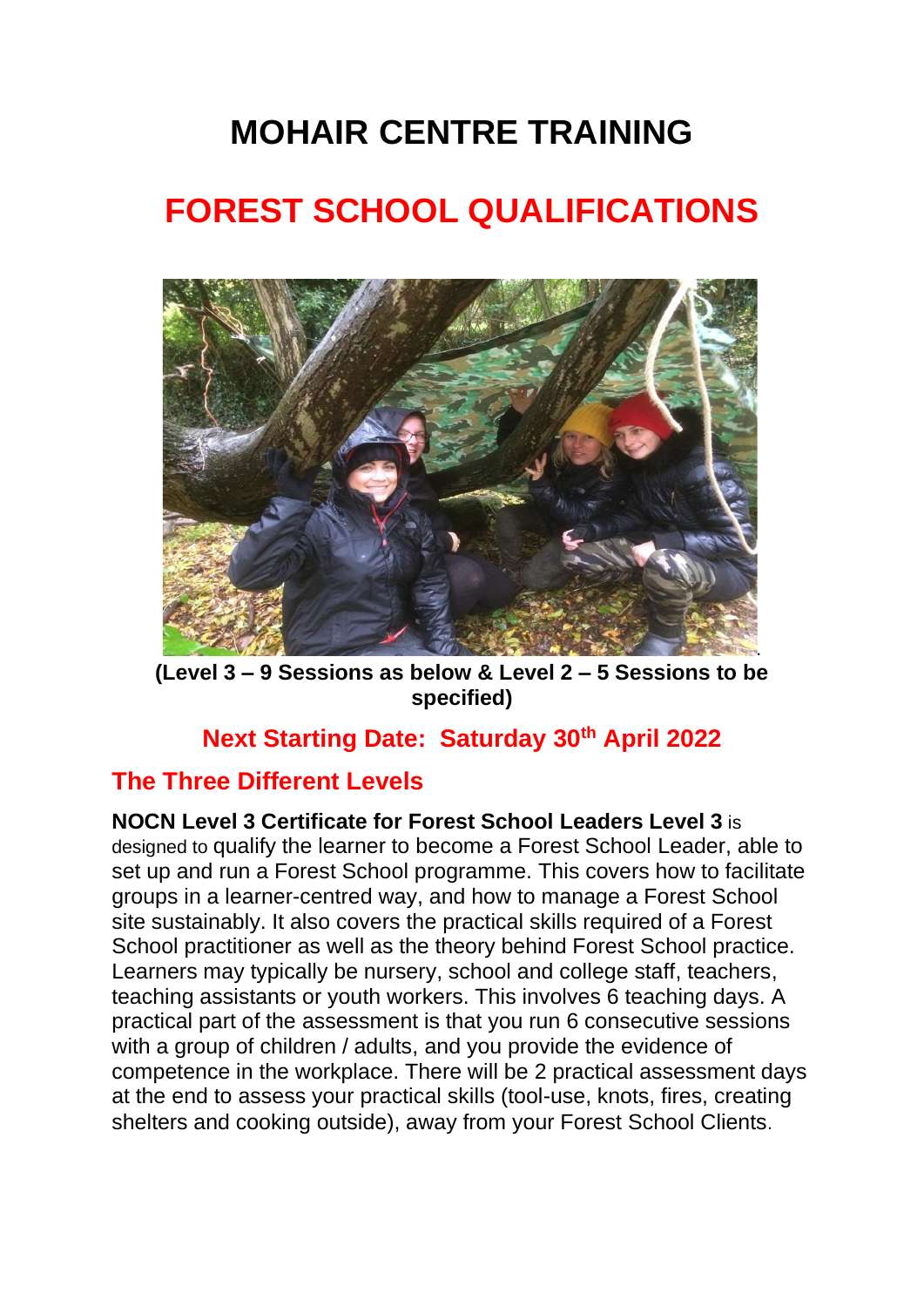# **NOCN Level 2 Award for Forest School Assistants Level 2** is

designed to qualify a learner to become a Forest School assistant, enabling them to take a proactive role in helping a Forest School practitioner plan and deliver a Forest School programme supporting the learners. Learners may typically be school and college staff, youth workers, parent helpers and students. Dates to be confirmed and will run alongside Level 3.



#### **DON'T FORGET**

#### **Mohair Centre Level 1 Team-building / Team Training Forest School**

Ideal for whole teams who are developing a Forest School Programme with a qualified Level 3 Forest School Leader in training.

#### **The Dates (All Sessions will be 10-3)**

These may be changed should somebody find one date tricky but this will be with the agreement of all students after the first session.

#### **TRAINING DAYS**

DAY 1 Saturday 30<sup>th</sup> April 2022 **DAY 2** Sunday 8th May 2022 DAY 3 Saturday 14<sup>th</sup> May 2022 DAY 4 Saturday 21<sup>st</sup> May 2022 DAY 5 Saturday 11<sup>th</sup> June 2022 **DAY 6-8** Will be organised by mutual agreement within the Group for the Spring.